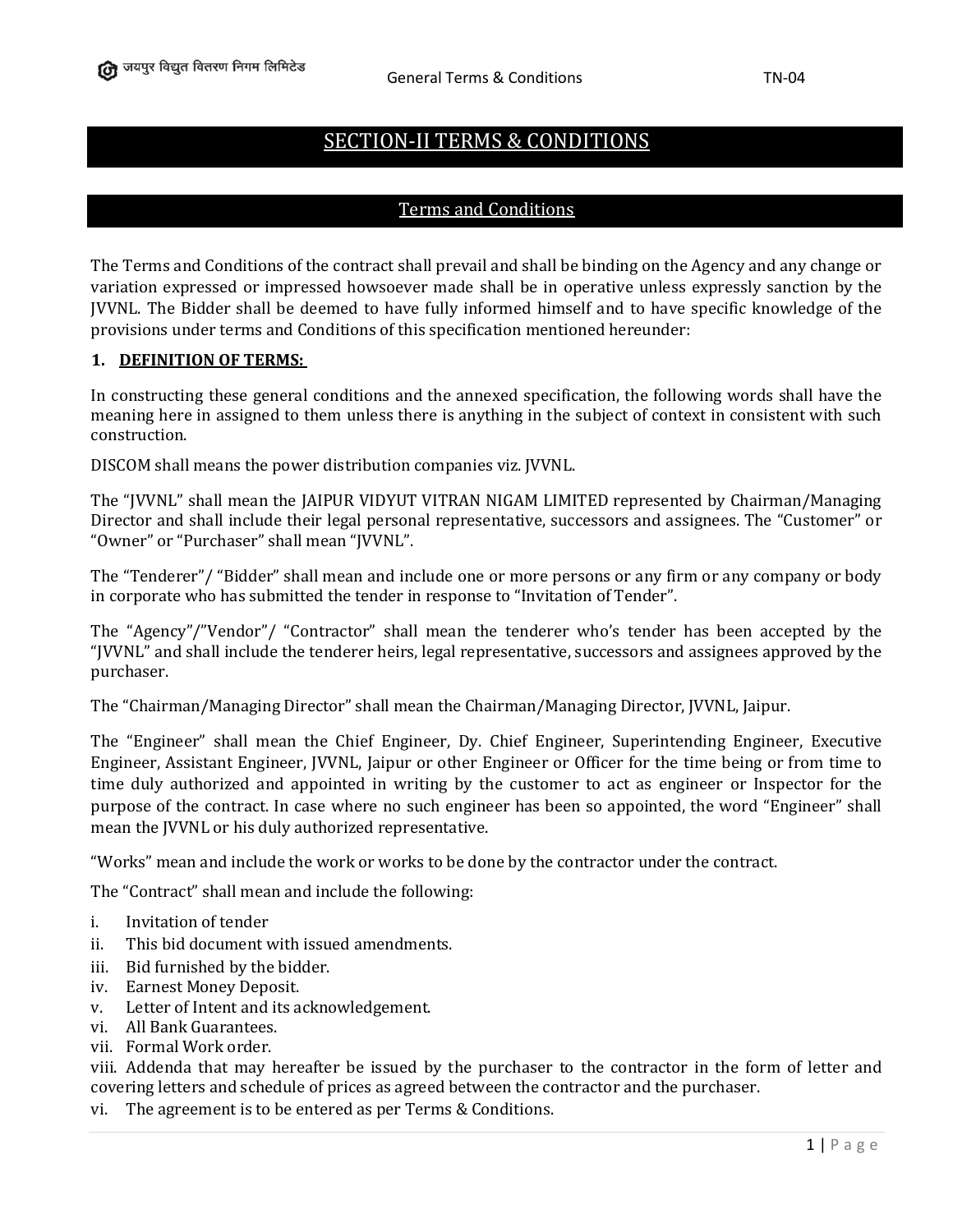The "Specification" shall mean the specification and its issued amendments; specific conditions annexed to the General Conditions, the contract schedule, and the annexure thereto, if any.

The Month shall mean, English calendar month i.e. period of 31/30 days and week shall mean a period of 7 days.

The "Site" shall mean the place or places named in the contract and include, where applicable, the lands and buildings upon or in which the works are to be executed.

"Letter of Intent" shall mean the customer's letter conveying his acceptance of the tender subject to such reservations as may have been stated therein.

The "Contract Price shall mean the sum named in or calculated in accordance with the provisions of the contract purchase or any amendments thereto.

Formal work order shall mean the customer's letter which may be issued in the way of letter of intent containing detailed terms and conditions of the work and such other particulars which the customer may like to convey to the contractor pending execution of a formal written agreement.

"Writing" shall include any manuscript type written or printed statement under or over signature or seal as the case may be.

The Work "Codes" shall mean the Indian Electricity Act/Electricity Supply act and Indian Electricity Rules and the rules made there under applicable in the State of Rajasthan on the date of letter of intent with such special modification thereof as may be specially stipulated by competent State Authorities i.e. Chief Electrical Inspector of Rajasthan.

Works importing "PERSON" shall include firms, Companies, Corporations and other bodies whether incorporated or not.

Words importing the singular only shall also include the plural and vice version where the context requires.

Terms and expressions not herein defined shall have the same meaning as one assigned to them in the Indian Contract Act (Act IX of 1872) and falling that in the General Clause Act, 1897).

# **2. CONTRACT:**

After the completion of bidding process JVVNL will issue Letter of Award to the successful bidder. A contract shall be entered into between JVVNL and the successful bidder.

### **3. CONTRACT VALUE:**

Contract Value shall be calculated on the basis of quoted price of entire project as quoted in the financial schedule and accepted by the DISCOM.

#### **4. CONTRACT PERIOD:**

The contract period shall be initially for a period of 5 years from the date of award of contract. The contract period shall be extendable for further 2 years on mutually agreed conditions.

#### **5. IMPLEMENTATION PERIOD:**

The implementation period of project shall be maximum 9 Months and Data collection, generation of Data analysis reports shall start immediately after installation & commissioning of modem for first 200 modem on consumer.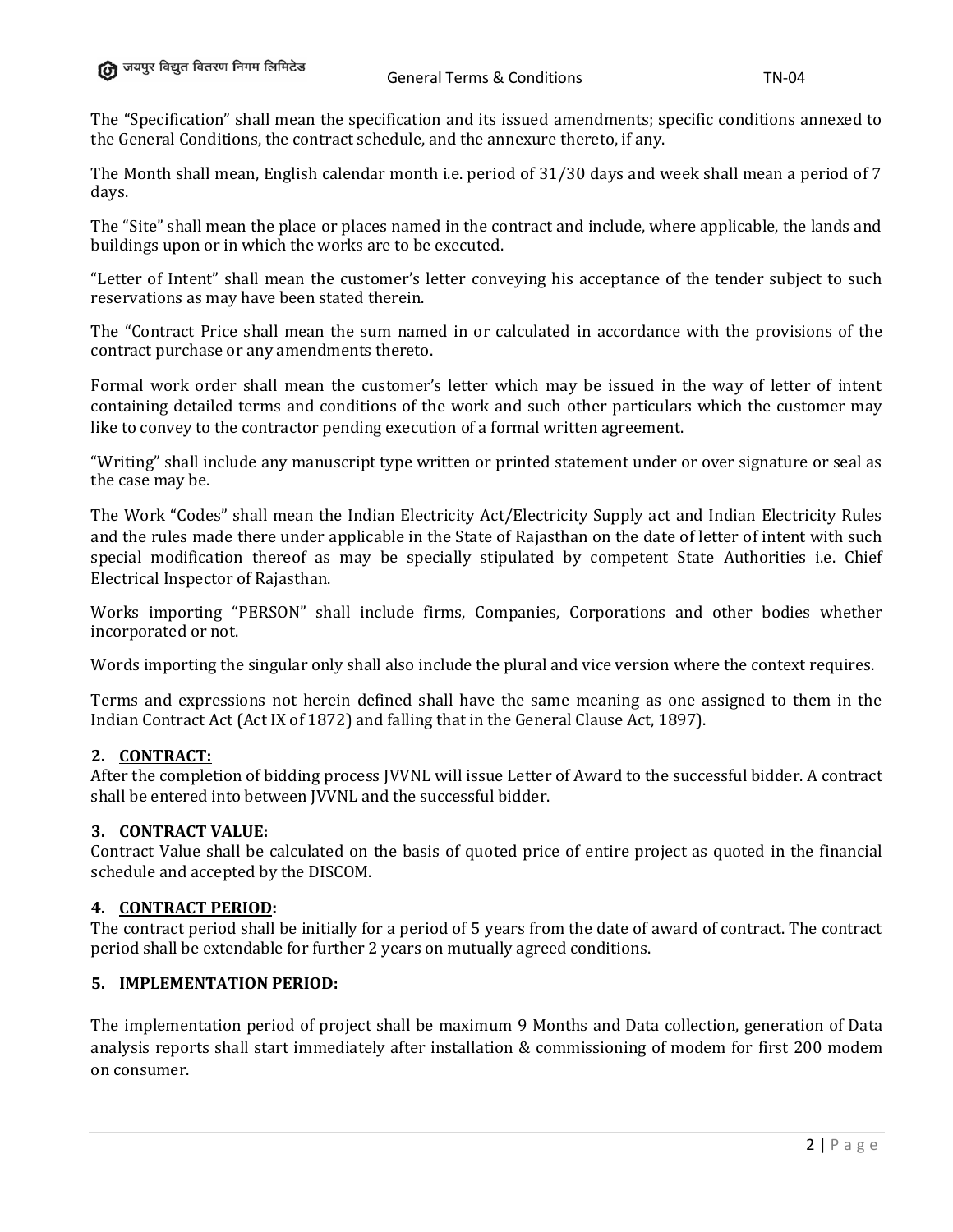# **6. TERMINATION OF CONTRACT:**

 If the services of the contractor are not as per contract for consecutive three months excluding the implementation period, JVVNL reserves the right to terminate the contract.

# **7. FALL BACK ARRANGEMENT**:

In the event of failure of the Agency to fullfil its obligations, duties and responsibilities as per the agreement terms, JVVNL shall interalia have the right, at any time to resort to fall back arrangement. Under this plan, JVVNL shall take charge of all facilities and systems whether in operation or under execution after giving suitable notice as provided in the agreement and can recover from the security deposit the losses suffered due to such failure. If the security deposit is insufficient, the Agency shall pay the difference to JVVNL failing which JVVNL shall have right to recover the sum through legal or other means.

The JVVNL shall have the right in such circumstances to manage the system itself after taking charge of the facilities as above or through any other agency as it may deem fit and no claim of Agency for compensation in this respect shall be entered.

The JVVNL shall have the right in such circumstances to blacklist/barred/disqualify the agency from submission of Bid to the NIGAM at least for one year.

# **8. HANDING OVER ON TERMINATION/ PROJECT COMPLITION**:

Following is to be handed over:

8.1.All infrastructure in working condition at Backup centre with the licenses of operating system and database if any, has to be handed over to the Discom.

8.2.All equipment's deployed by the vendor. 95% of the quantity of the transferred substation equipment's should be in working condition.

# **9. SECURITY BANK GUARANTEE / DEPOSIT :**

A Security Deposit/Guarantee equivalent to 2% (two percent) of annual contract value less amount of cash portion of earnest money deposited, within 15 days of receipt of work order, in cash or by crossed Bank Draft or by way of Bank Guarantee from any scheduled Bank in the prescribed proforma (In case, vendor furnishes the BG instead of cash deposit the amount of earnest money will be refunded) on a Rajasthan State Non judicial stamp paper of requisite amount duly authenticated by the issuing Banker.

This Bank Guarantee is to remain valid for a period of 12 months from the date of award of contract in the first instance and may have to be extended if desired. This bank guarantee shall be released after 3 months of successful commencement of information received from all circles.

# **10. PERFORMANCE DEPOSIT/GUARANTEE:**

A performance deposit / Guarantee equivalent to 10 % of annual contract value shall be deposited by the successful bidder either in the form of Bank Guarantee from scheduled Bank on non-judicial stamp papers of appropriate value as intimated by JVVNL in the prescribed format, for satisfactory work performance within 15 days of receipt of the Detailed Purchase Order. The Bank Guarantee is to be remained valid for a period of 5 years from the date of commencement of contract and may have to be extended upto 2 yrs if the contract period is extended as mutually agreed.

The PBG shall be released after expiry of contract period and on the basis of system generated performance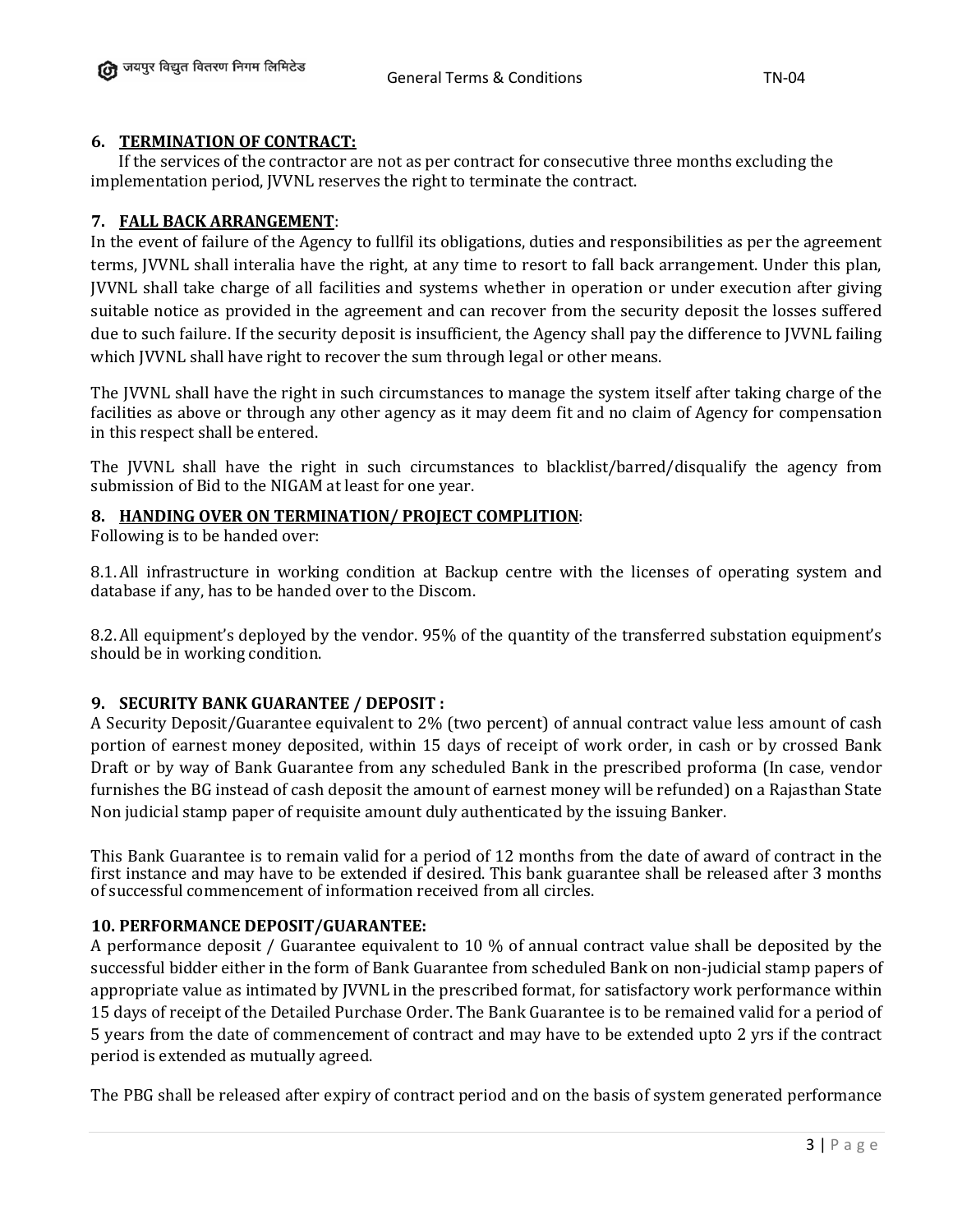report by the SE (Commercial).

# **11. CONTRACTOR TO INFORM HIMSELF FULLY**

The Contract shall be considered to have come into force from the date of the issue of work award. The contractor shall be deemed to have carefully examined the General Conditions, specifications and schedules also to have satisfied himself as the nature and character of the work to be executed and where necessary, of the site conditions and other relevant matters and details. Any information thus had or otherwise obtained from the owner or the Engineer shall not be in any way relieve the contractor from his responsibility for the supplying of the hardware, software and other equipment and executing the work in terms of the contract including all details and incidental works and supply all accessories or apparatus which may not have been specifically mentioned in the contract but necessary for ensuring complete erection and safe and efficient working of the equipment if he has any doubt as to the meaning of any portion of the general and any special conditions of contract and specifications, he shall before offering his bid proposal, set-forth the particulars thereof and submit them to the Engineer in writing in order that such doubt, misunderstanding, misconceptions, whatsoever could be allied.

# **12. CONTRACT DOCUMENTS**

The order placed under this specification shall be governed by the terms and conditions as incorporated in this Specification and as given in the detailed work order and its annexure(s). The terms and conditions as specified in this section if differ from the terms indicated in the detailed work order and its annexure(s) the latter shall prevail. The contract shall for all purposes be construed according to the Laws of India and subject to jurisdiction of Rajasthan Courts at Jaipur only. For the due fulfilment of the contract, the contractor shall execute an agreement in the prescribed form on Rajasthan State Non-judicial stamp paper bearing stamp duty as applicable. The expenses of completing and stamping the contract agreement shall be borne by the Contractor. Such agreement shall be executed and signed by the competent authority of the contractor on each page thereof. The original copy is only to be executed on the stamp paper. The remaining two copies may be executed on simple paper. Such complete agreement form along with the contract documents together with a "Power of Attorney" in favour of the Executants shall be required to be returned to the owner within a period of 15 days from the receipt of order duly signed on each page. One copy of the executed agreement duly signed by the purchaser/owner shall be sent to the supplier for his reference. The contract documents shall mean and include the following:

- i. Contract agreement along with letter of Intent.
- ii. Work order and its Annexure.
- iii. Complete specifications and its amendments.
- iv. Bid proposal form and its schedules including price schedule and completion schedules.
- v. Power of Attorney in favor of the signatory.

The agreement shall set out specific events of default that will entitle the innocent party to terminate the agreement. The party committing an event of default, which is capable of being remedied, will be given a reasonable opportunity to remedy the default.

The agreement can however be otherwise terminated by either party by giving six-month notice and on terms to be mutually agreed which may include payment of suitable compensation for losses suffered by the other party due to such termination. These terms shall be included in the Contract Agreement.

Agency shall indemnify JVVNL against any claims, demands, costs and expenses whatsoever which may be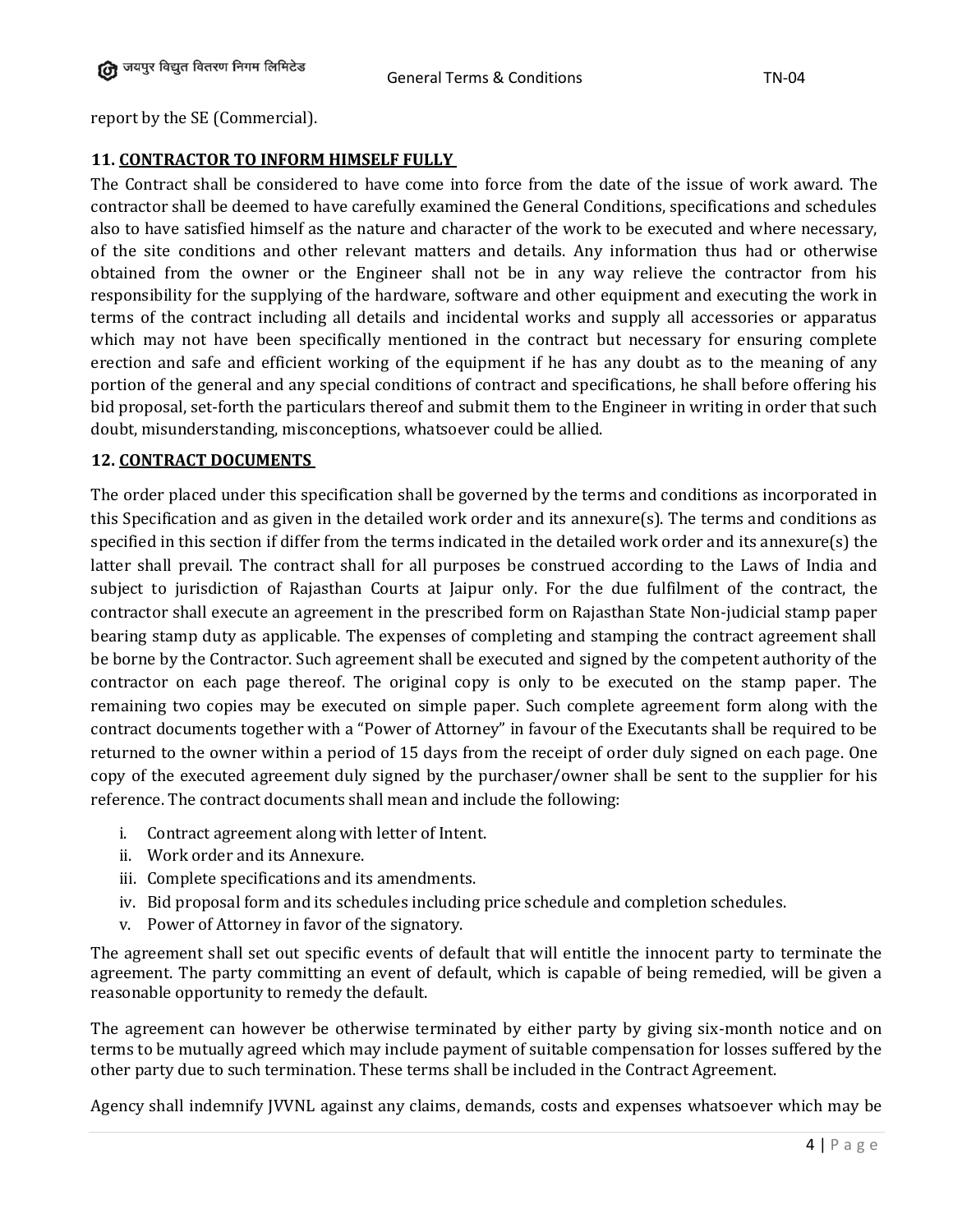made against it, because of failure of the Agency or its representatives in the performance of their duties and negligence, any accident or injury to any person

# **13. CHANGE OF QUANTITY**

The owner reserves the right to increase or decrease the quantities of items as specified in the accompanying technical specifications as may be necessary, at the time of award of contract or during the execution of the contract. Any item can be deleted in total, if not required during execution.

# **14. Grafts AND COMMISSIONS ETC.**

Any gift, commission, or advantage given, promised or offered by or on behalf of the contractor or his partner, agent, officers, director, employee or servant or any one on his or their behalf in relation to the obtaining or to the execution of this or any other contract with the owner, shall be, in addition to any criminal liability which it may incur, subject of any loss or damage to the owner resulting from any cancellation. The owner shall then be entitled to deduct the amount so payable from any moneys otherwise due to the contractor under the contract.

# **15. COMPLIANCE OF LABOUR LEGISLATION:**

The tenderer shall discharge its liability of employer/ contractor in respect of personnel to be engaged for service, as said out in EPF and MP Act, 1952 ESI Act, 1948 (in ESI implemented area), workmen's compensation act, 1923 (in non ESI implemented area) contract labour (R&A) Act, 1970, Payment of Wages Act, 1936, Minimum Wags Act, 1948 etc. The tenderer is required to get separate code under the provision of EPF and ESI Acts, if not already taken and deposit the employer's contribution along with employee subscription, as per rule and submit copy of challans at the time of claiming payment, failing which an amount equivalent to employer's contribution and employees subscription shall be deducted from his each bill and deposited with the concerned authorities. The tenderer shall be solely responsible for any consequences arising out of breach of any legislation.

# **16. SAFETY OF SYSTEM:**

The Agency shall be fully responsible for upkeep, operation, maintenance, security and safety of substation equipment's installed by the vendor.

# **17. INSURANCE:**

The agency at his cost shall arrange, secure and maintain all insurance (equipment's installed at substation by them & the manpower) as pertinent to the works and obligatory in terms of law to protect its interest and interest of JVVNL against all perils.

# **Further all material shall be procured in the name of Jaipur Discom with the liability of vendor for replacement, insurance till currency of contract.**

# **18. REMEDY ON AGENCY'S FAILURE TO INSURANCE**:

If the Agency fails to effect and keep in force insurance referred to in this document hereof or any other insurance which he may be required to effect under the terms of contract then the JVVNL may effect and keep in force any such insurance and pay such premium(s) as may be necessary for that purpose and from time to time deduct the amount so paid by the JVVNL as aforesaid from any money due or which may become due to the Agency or recover the same as debt from the Agency.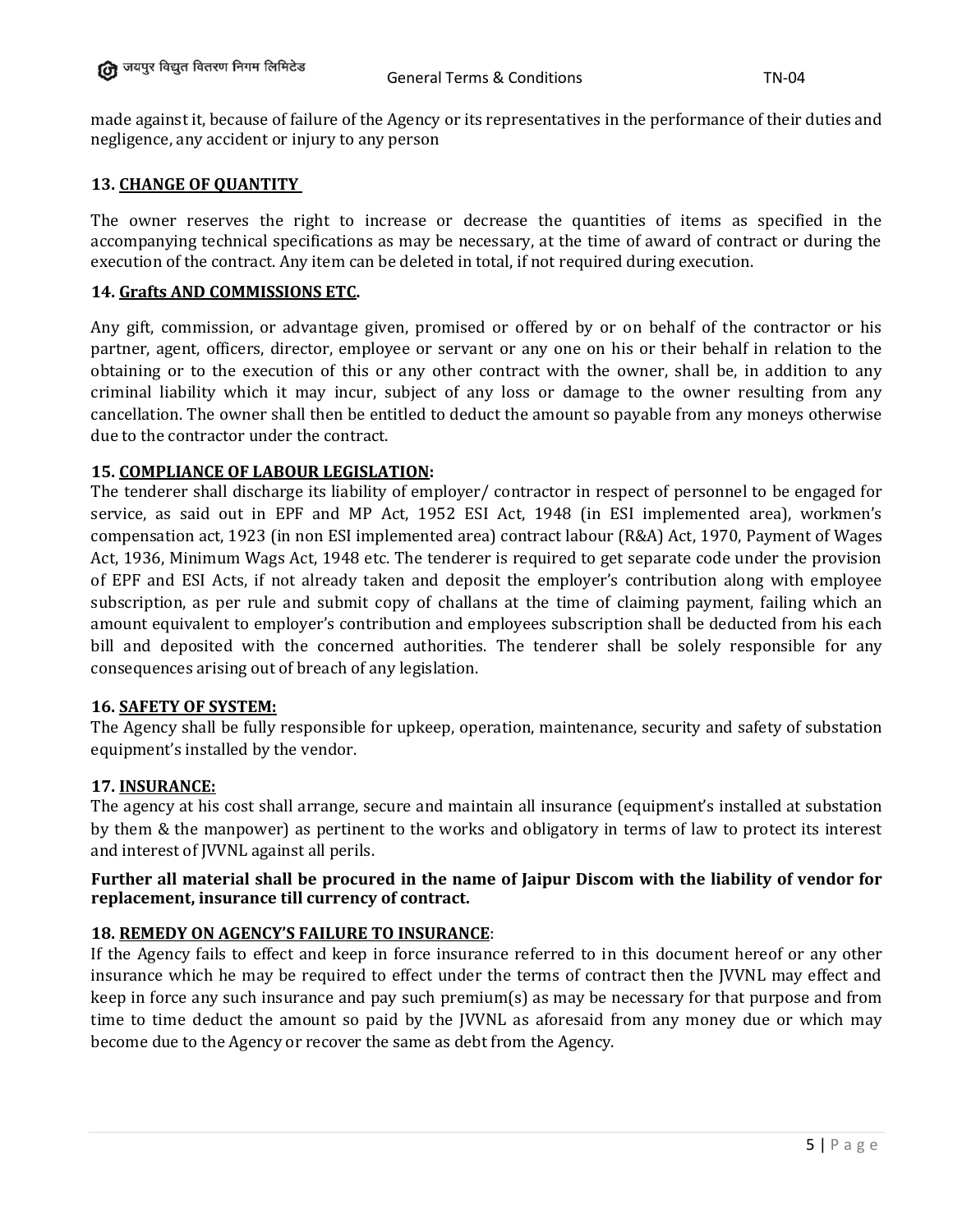### **19. LIABILITY FOR ACCIDENTS AND DAMAGES:**

- 19.1. The Agency shall be liable for and shall indemnify the JVVNL in respect of all injury to person or damage to property resulting from the negligence of the Agency or his workman or from defective work but not from any other cause.
- 19.2. Provided that the Agency shall not be liable for any loss or profit or loss of Contract or any other claim made against the JVVNL not already provided for in the contract, not for any injury or damage caused by or arising from the acts of the JVVNL or of any other person or due to circumstances over which the agency has no control, not shall his total liability for loss, damage or injury under this clause exceed the total value of the Contract.
- 19.3. The Agency will indemnify and save harmless the JVVNL against all actions, suits, claims, demands, costs, or expenses arising in connection with injuries (other than such as may be attributable to the JVVNL or his employees) suffered prior to the date when the work shall have been taken over hereof by persons employed by the agency on the work, whether at common law or under the workman's compensation Act-1923 or any other statute in force at the date of contract relating to the question of the liability of employees for injuries suffered by employees and will if called upon to do so take out the necessary policy or policies of insurances to over such indemnity.
- 19.4. The agency shall insure against such liabilities with an insurer approved by the Engineer and shall continue such insurance, during the whole of the time that any person(s) are employed by him on the works and shall when required produce to the Chief Engineer, Jaipur and concerned Superintending Engineer (O&M) such policy of insurance and the receipt for payment of the current premium.

#### **20. MAINTENANCE OF FACILITIES AND PERSONNEL**:

The Agency shall maintain all requisite facilities of its own as required to carry out the work as per the specification.

- 20.1. The Agency shall provide and maintain a controlling office with requisite infrastructure at Jaipur with proper staff, & facilities shall remain open at all reasonable hours to receive communications.
- 20.2. The agency shall also maintain communication equipment's like telephone with fax, mobile phone, Internet etc. for interaction with JVVNL and others.
- 20.3. PERSONNEL: The Agency shall maintain supervisory and other personnel for efficient management of the work under contract. However this contract is on service model, agency shall be responsible for smooth & timely execution of work by appointing sufficient number of manpower.
- 20.3.1. Manager or an alternate shall be available for communication during all business hours.
- 20.3.2. Agency shall not change the Manager/nodal officer, frequently.
- 20.3.3. Agency shall immediately inform JVVNL about any change of personnel/contact numbers through Email/ post.
- 20.3.4. Agency shall issue identification cards to all its personnel engaged in the work under the contract. The identification card duly signed by Sr. Manager of the agency shall be consisting of Resume and photograph of the concerned personnel along with name and logo of the agency.

#### 20.4. **NODAL OFFICER FOR EXECUTION OF PROJECT:**

After award of contract to interact between the field offices and agency, JVVNL shall appoint a Nodal Officer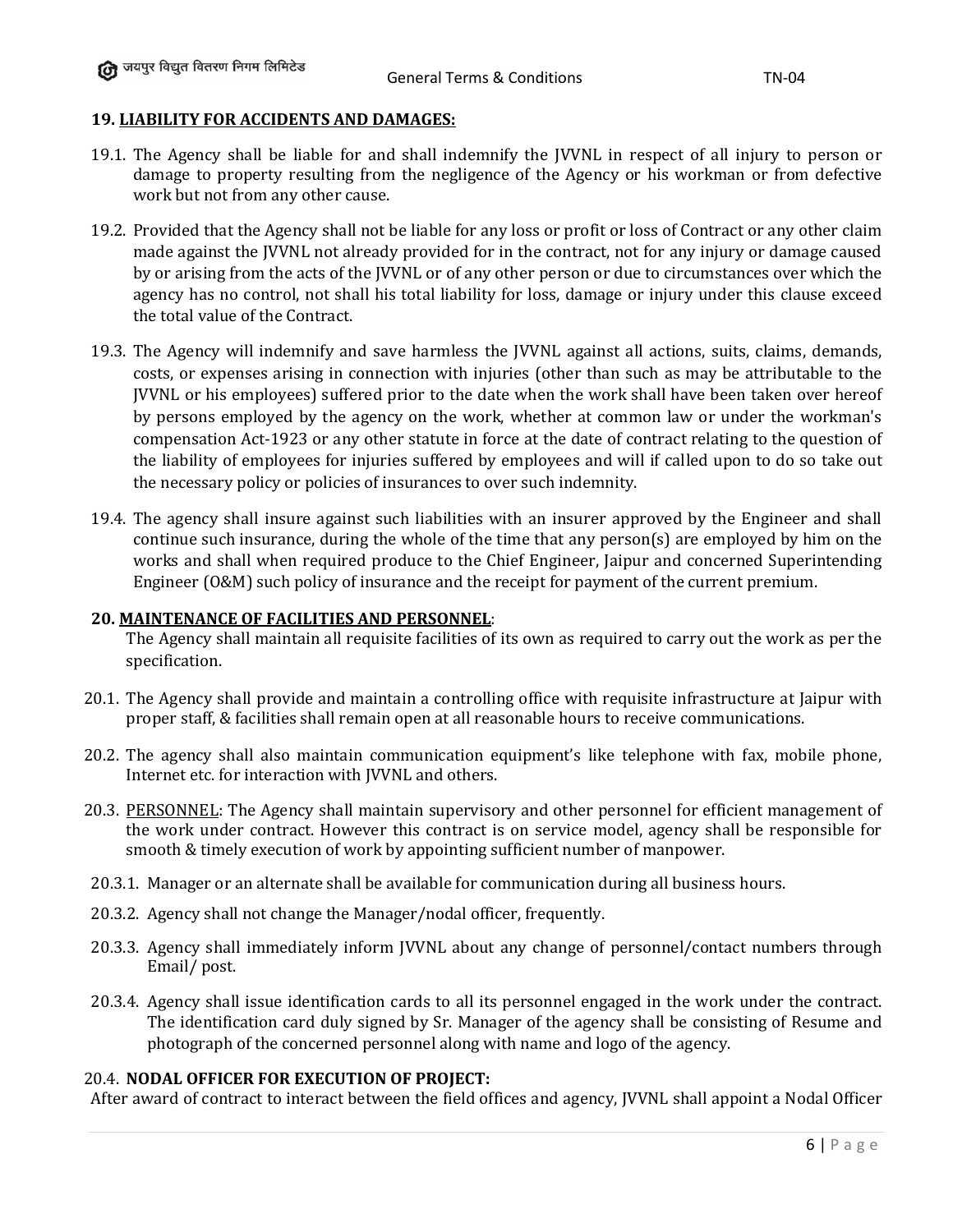if required. Similarly, the agency shall communicate the name of the authorized person(s) that would act as a Nodal Officer(s) from its side.

### **21. AGENCY'S RIGHTS:**

The agency will be given rights to operate in the area during the agreement period for carrying out the work, which shall cease to exist on completion of the said period or on termination of the contract.

The Agency's rights in the area will be as an agent of JVVNL to observe proper functioning of Consumer metering.

### **22. PAYMENT TERMS & PENALTIES**

#### 22.1. **Invoicing**

The agency has to submit monthly invoice (minimum 500 Nos. Consumer) to the TA to SE(O&M) of respective circle for verification in triplicate and after verification the invoice shall be sent to Circle Account Officer for Payment.

The invoice has to be raised for the quantity of Consumer meters data, read & meter data acquired and any other invoice as per scope of work during the calendar month.

#### 22.2. **Certification and verification**

The designated officer of the Nigam shall verify and certify the invoice through system generated reports, the vendor shall provide an interface for verification of the invoice in the software to facilitate the verification authority to compute the actual work carried out and amount of applicable penalty. The authenticity of verification interface shall be made by JVVNL before commencement of payment and it shall be password protected and un-editable.

The automated report generated from the web based software indicating the quantities of data acquired and uptime of the system as published on real-time basis has to be attached in support of the quantities claimed in the invoice. This report should also have percentage of consumer meters read through AMR.

#### **23. Payment**

- 22.3.1 100% amount of the certified/verified invoices after deducting penalties if any shall be released only for those sites whose data is available with the system for necessary integration (i.e. Billing data available in a desired template).
- 22.3.2 Based on verified Invoices, Payment shall be made by Circle Account Officer.
- 22.3.3 Sites which are not in network coverage area should be read manually at least once in a month. While this reading network coverage status to be captured and updated in system.
- 22.3.4 After fulfillment of each of the terms & condition, the service agency shall raise bills of the payable amount in the name of the Nodal officer, JVVNL.
- 22.3.5 The Service Agency shall raise an invoice, no later than the tenth working day of the subsequent month, covering the Contract service charges payable by the Discom.
- 22.3.6 The invoice shall be submitted by hand in three copies marked Original to Nodal office, JVVNL copy, and Service Agency copy. When the invoice is delivered, the Discom shall acknowledge receipt by signing, dating and stamping.
- 22.3.7 The Nodal officer, JVVNL upon receipt of the complete invoice and accompanying documentation, shall verify the invoice within 7 (Seven) Working Days and send it to accounts for processing of payment.
- 22.3.8 The payment shall be released within 30 working days post verification of the invoice.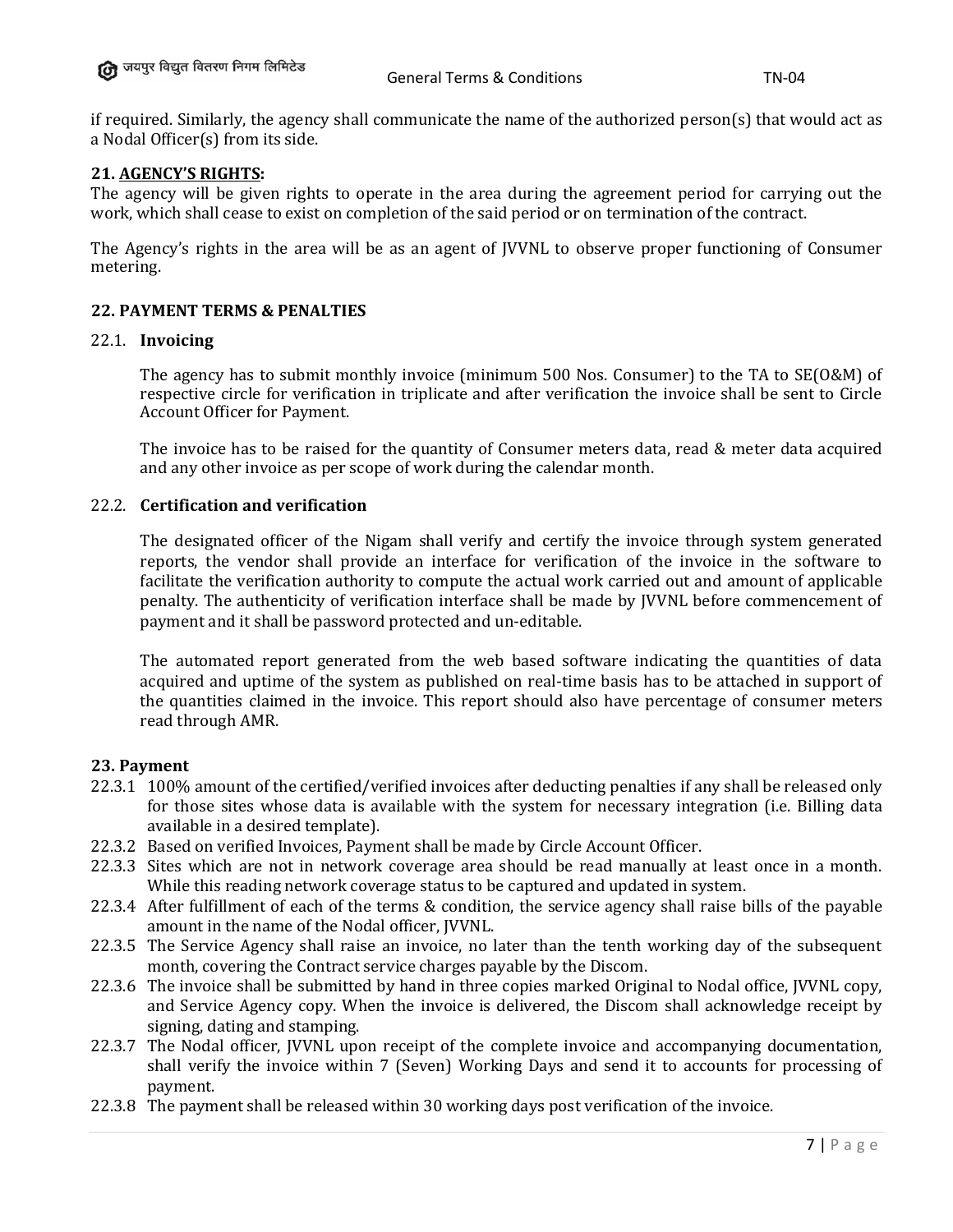# **24. Penalties :**

a. Penalty shall be calculated on the circle basis and as under:

| Sr.<br>No.     | <b>Particular</b>                                                                                                                                            | <b>Extent of penalty / No Payment</b>                                                                                            |
|----------------|--------------------------------------------------------------------------------------------------------------------------------------------------------------|----------------------------------------------------------------------------------------------------------------------------------|
| A              | <b>Extent of Consumer meter reading</b><br>** (Automated Meter Data Acquisition<br>(i.e. Reading through AMR) & Analysis<br><b>Report Submitted monthly)</b> |                                                                                                                                  |
| $\mathbf{1}$   | Upto 95% of Consumer meter reading                                                                                                                           | No penalty                                                                                                                       |
| $\overline{2}$ | Below 95% and Upto 90% of Total<br>Consumer meter reading                                                                                                    | No payment towards non reporting Consumer<br>meter + 5% penalty on unit rate on total number<br>of non-reporting Consumer meter  |
| 3              | Below 90% and Upto 85% of Total<br>Consumer meter reading of Circle                                                                                          | No payment towards non reporting Consumer<br>meter+ 10% penalty on unit rate on total<br>number of non-reporting Consumer meter  |
| $\overline{4}$ | Below 85% and Upto 80% of Consumer<br>meter reading of Circle                                                                                                | No payment towards non reporting Consumer<br>meter + 15% penalty on unit rate on total<br>number of non-reporting Consumer meter |
| 5              | Below 80% and Upto 75% of Consumer<br>meter reading of Circle                                                                                                | No payment towards non reporting Consumer<br>meter + 25% penalty on unit rate on total<br>number of non-reporting Consumer meter |
| 6              | Below 75% of Total Consumer meter<br>reading of Circle                                                                                                       | No payment shall be made                                                                                                         |
|                | ** The penalty shall be calculated strictly as per above slabs and no benefit should be<br>given for the preceding slabs Daily                               |                                                                                                                                  |
| B              | <b>Data Communication of the SIM</b>                                                                                                                         |                                                                                                                                  |
| $\mathbf{1}$   | Communication of SIM for at least 21 days<br>in a month                                                                                                      | No penalty                                                                                                                       |
| $\overline{2}$ | Communication of a SIM is less than 21<br>days per month                                                                                                     | Rs. 1000/- per month per SIM                                                                                                     |
|                | <b>First Circle.</b>                                                                                                                                         | Penalty Holiday : No Penalty shall be levied for Six months after roll out of System in                                          |

Note :

- (i) Consumer's which are not in network coverage area shall not be considered for penalty provision. However, data of these Consumer's should be downloaded through CMRI at least once in a month.
- (ii) The firm shall furnish the daily communication report of the SIM along with the payment invoices. The web portal should have such feature to get date wise report of consumer's communication status.
- (iii) Integration (i.e. Providing Billing Data in a desired template) of the proposed System is to be done with Discom's IT system.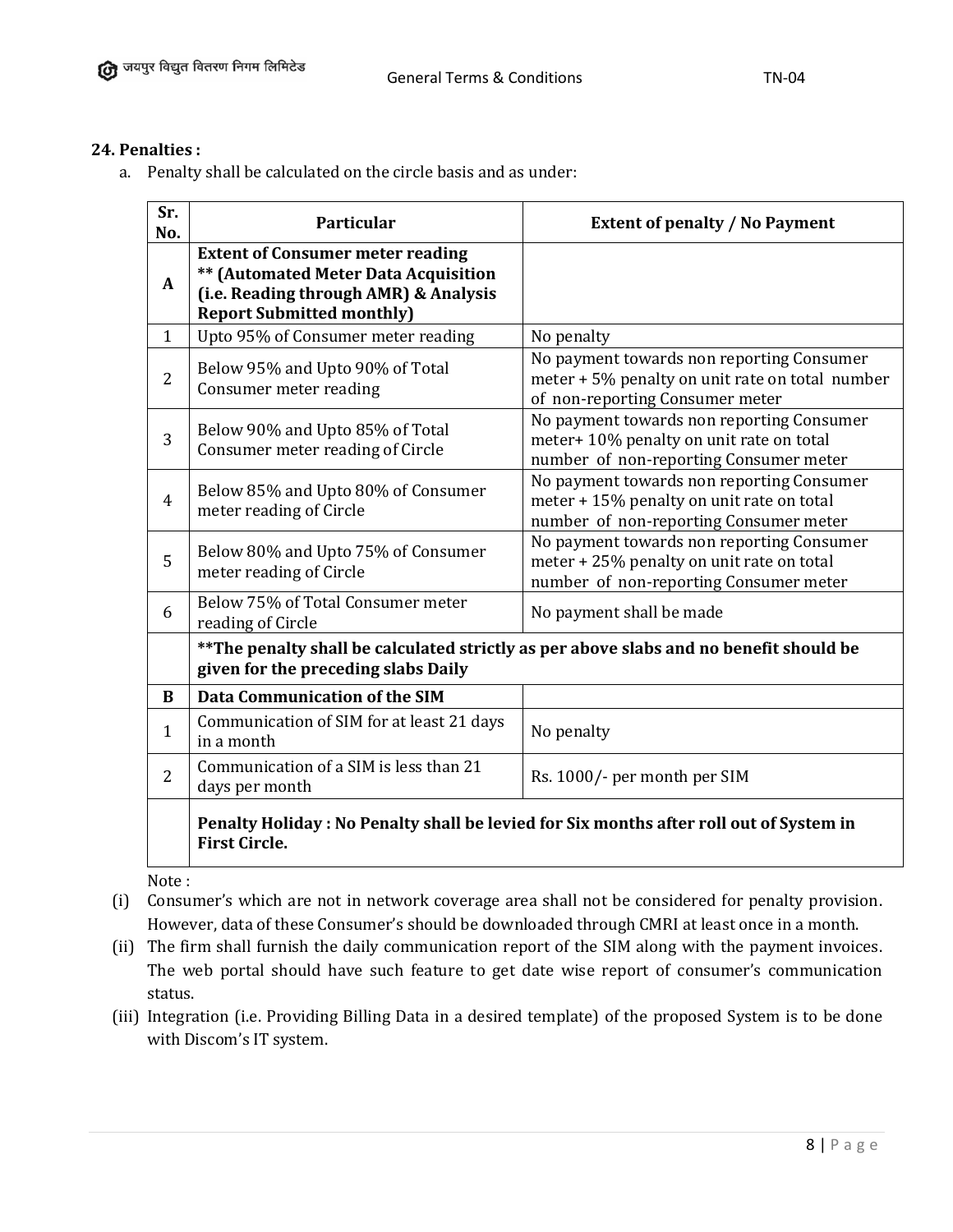# **25. IMPLEMENTATION AND ROLLOUT SCHEDULE**

| S.<br>No.    | <b>PARTICULAR OF ACTIVITY</b>                                                         | TIME SCHEDULE DESIRED                                                                                         |
|--------------|---------------------------------------------------------------------------------------|---------------------------------------------------------------------------------------------------------------|
| $\mathbf{1}$ | Furnishing detailed Road Map                                                          | Within 15 days from the date of Awarding Contract                                                             |
| 2            | Submission of detailed data<br>sheet                                                  | Within 45 Days from the date of Work Order                                                                    |
| 3            | Commencement of Supply of<br>Modem which shall be at least<br>10% of Ordered quantity | Within 3 month from the date of awarding contract                                                             |
| 4            | Commencement of Installation<br>of Modem                                              | Within 90 Days from the date of Work Order and to be completed<br>within 270 Days from the date of Work Order |
| 5            | Commencement of Report<br>generation                                                  | After installation of first 200 Modem on Consumer meters.                                                     |

# **26. GOVERNING LAWS AND JURISDICTION**:

The Indian Law shall govern the agreement. Only appropriate courts in Jaipur shall have exclusive Court Jurisdiction to deal with any matter arising out of or relating to the agreement or otherwise.

# **27. JURISDICTION FOR LEGAL PROCEEDINGS**:

The contract shall be governed by the laws of India for the time being in force and be subject to the court of competent jurisdiction at JAIPUR CITY (RAJASTHAN) INDIA. All disputes, differences questions whatsoever arising between the JVVNL and the agency upon or in relation to or in connection with the contracts shall be deemed to have arisen at JAIPUR CITY only and no court other than court at Jaipur, Rajasthan shall have jurisdiction to entertain or try the same.

# **28. SETTLEMENT OF DISPUTES**:

In any time any question, dispute or difference what so ever which may arise between JVVNL and the agency, the same shall be decided by CMD/MD of JVVNL, or by the settlement committee constituted by him and shall be final and binding on both the parties.

The JVVNL has constituted settlement committee to settle the disputed cases. For the disputed amount up to Rs. 3.00 Lac the case may be referred to the CE level settlement committee and if the disputed amount is more than Rs. 3.00 Lac the case shall be referred to the corporate level settlement committee. The nonrefundable fees for referring the case to the settlement committee are as given below or prescribed time to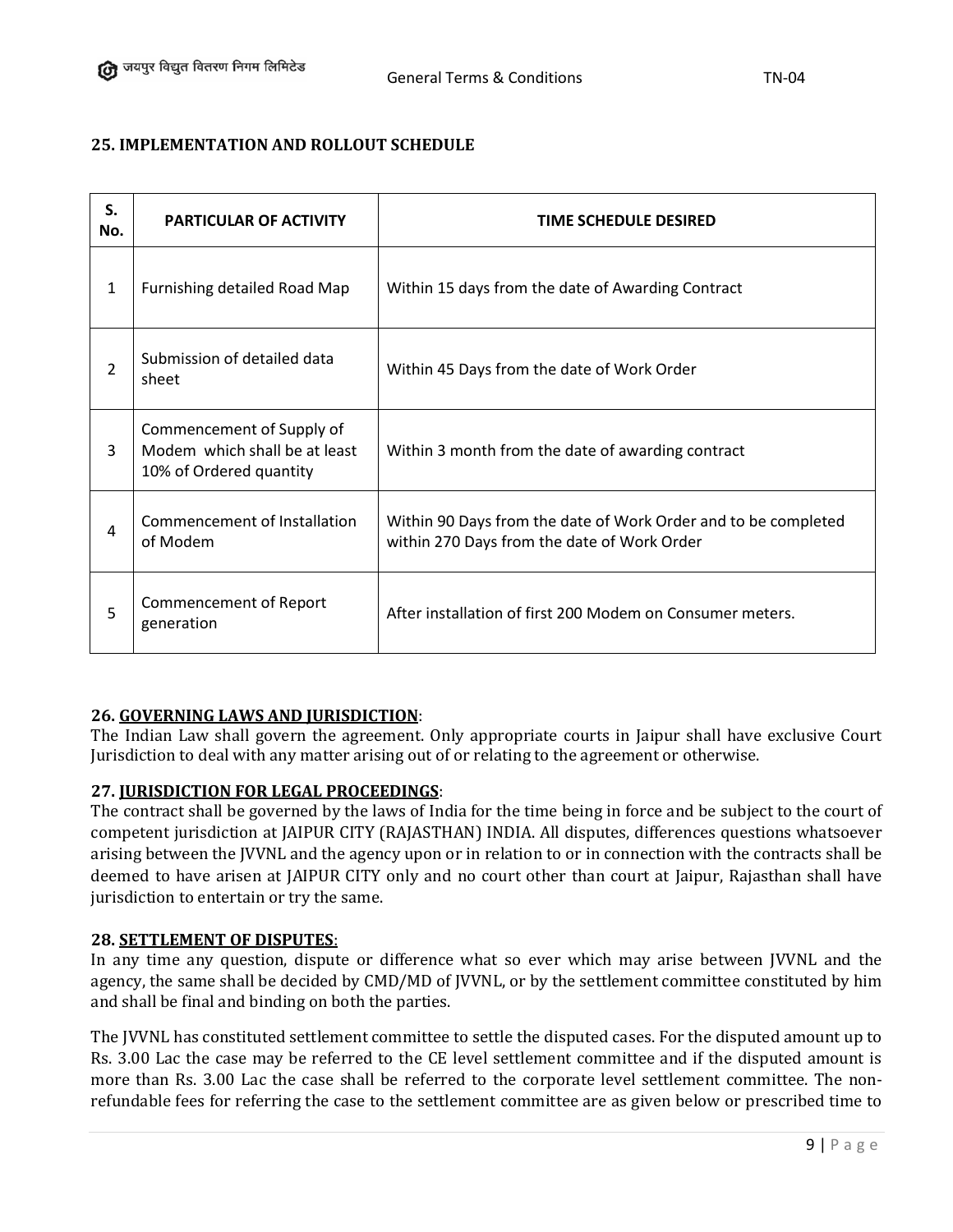time:

- 29.1 Reference fee for CE level settlement committee Rs. 500/-
- 29.2 Reference fee for corporate level settlement committee-Rs. 3000/-
- 29.3 Fee for review of cases by corporate level settlement committee- Rs. 15000/-
- 29.4 The settlement committee fees as shown above or prevailing at that time shall be deposited in cash.

# **29. CONDUCT OF AGENCY'S STAFF**:

If any of the Agency's employees shall in the opinion of JVVNL is guilty of any misconduct or incompetence or negligence, then if so directed by JVVNL, the Agency shall at once remove such employee and replace him by a qualified and competent substitute.

# **30. LIEN**:

In case of any lien or claim pertaining to the work and responsibility of the agency for which JVVNL might become liable, it shall have right to recover such claim amount from the agency.

# **31. TENDER FORMS AND ACCEPTANCE OF TENDER:**

Each tenderer must prepare and submit his tender strictly according to the procedure laid down in the instructions to tenderer annexed herewith.

# **32. FORCE MAJEURE CONDITIONS:**

If at any time during the currency of the contract the performance in whole or in part be prevented or delayed by reason of any war hostility acts of public enemy, civil commotion, sabotage, fire floods, explosion, epidemics, quarantine restrictions, strikes, lockouts or acts of god (hereinafter referred to as Events) then provided Notice and adequate proof of the production/dispatch having suffered on account of these events is given within 21 days from the date of occurrence thereof the provision of penalty Clause of this specification shall not be invoked by the purchaser provided further that the deliveries under the contract shall be resumed, as soon as practicable after such event (s) has ceased to exist and the decision of the purchaser as to whether the deliveries have been so resumed or not shall be final and conclusive provided further that in case the strike/lockout prolongs beyond a period of seven days, the supplier shall immediately inform about to the purchaser in which case the purchaser reserves the right to procure the material equipment on order or part thereof from any other source at the risk and cost of the supplier.

# **33. COMPLETENESS OF CONTRACT**:

The contract shall be considered completed on termination of the contract period after full handing over of data, documents or material and clearing all dues towards the agency as specified in this document and certification by SE(Commercial).

# **34. INSPECTIONS AND TESTING:**

The following clauses shall be applicable as per the requirement of this tender.

The bidder shall furnish the valid Type Test Reports (Not Older than Three Years) for the offered material prior to supply, if same are applicable.

34.1 Before commencement of operation, JVVNL shall verify the infrastructure and equipment's as per the contract terms and specification subsequent to intimation by the agency.

34.2 The inspection and testing of offered material shall be arranged by the Superintending Engineer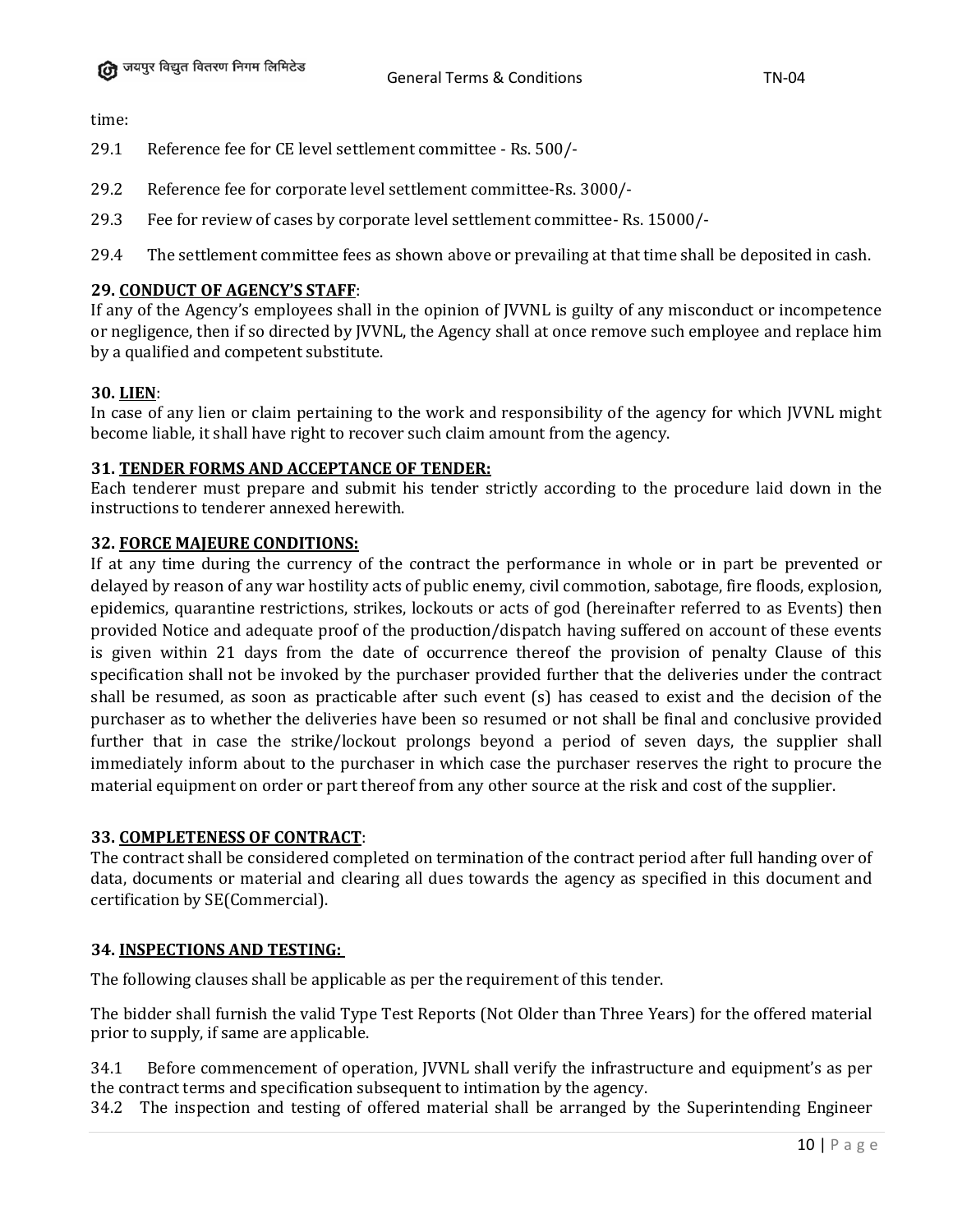(Commercial), JVVNL, Jaipur and shall be governed by the provisions of clause of General Conditions of Contract of the bidding documents. All the material supplied should be duly inspected & cleared by the Nigam, before dispatch. The inspection may also be carried out by the Nigam at any stage of manufacturing. The contractor/manufacturer shall grant free access to the Nigam's representative at a reasonable time when the manufacturing is in progress. The contractor shall give 15 days advance intimation to the Nigam to enable to depute its representative(s) for witnessing the tests. Inspection and testing of any material by the Nigam against this contract shall not relieve the contractor of his obligations for supply of material in accordance with the specification and shall not prevent subsequent rejection if the material is found to be defective

**35. VAT / SERVICE TAX/ WCT :** The payment of State VAT / Service tax / Central Sales Tax shall be made only on furnishing the following certificate, which may be affixed on the bills preferred, or the material Supplied. Work Contract Tax (WCT), if applicable, shall be borne by the Nigam.

# **VAT / SERVICE TAX CERTIFICATE (Annexure)**

- i) Certified that the goods on which VAT / Service tax / Central Sales Tax has been charged have not been exempted under the Central Sales Tax Act / State VAT Act / Central Excise Tax act and that the charges on account of VAT on these goods are correct under the provisions of the relevant act or the rules made there under and that in case of supplies against regular contract, the relevant contractor also includes a specific provisions that the VAT is payable by the J.V.V.N.L.
- ii) Certified further that we------------------are registered as dealers in the state of--------under registration No.----------------------for the purpose of Central/State VAT/ Central Excise Tax.
- iii) Certificate for VAT as per Rajasthan VAT / Service Tax Act and (c) form(s) as per Central Sales-Tax Act will be issued by the Sr. Account Officer (MM), JVVNL, Jaipur to the supplier on his request on completion of the entire supplies under order and on furnishing the copies of the relevant invoices together with the above declaration certificate.
- iv) In no circumstances certificate for VAT and "C" form shall be issued along with letter of acceptance/purchase order and shall not be demanded by the supplier through bank on presentation of the dispatch documents.
- v) In case the VAT assessment of the supplier(s) become due become completing the entire supplies against the order, certificate for VAT and C Form(s) for the supplies made shall be issued on specific request of the supplier made at least 10 days before the due date of VAT assessment on fulfilling the requirement of sub Clause(s).

#### **36. SUSPENSIONS OF WORKS:**

The purchaser shall not be liable to pay the contractor any compensation whatsoever arising from suspension or for idle labour.

#### **37. DEATH BANKRUPTCY ETC.:**

vi) If the contractor shall die or dissolve or commit any act or bankruptcy or being a corporation commence to be wound up except for reconstruction purpose or carry on hits, business under a receiver, the executors successors, or other representatives in law of the state of the contractor or any such receiver, Liquidator, or any persons to whom to the contract may become vested shall forth-with given notice thereof in writing to the purchaser and shall for one (1) month during which he shall take all reasonable steps to prevent stoppage of the work have the option of carrying out the contractor subject to his or their providing such guarantee as may be required by the purchaser but not exceeding the value of the work for the time being remaining relieve unexecuted provided however that nothing above said shall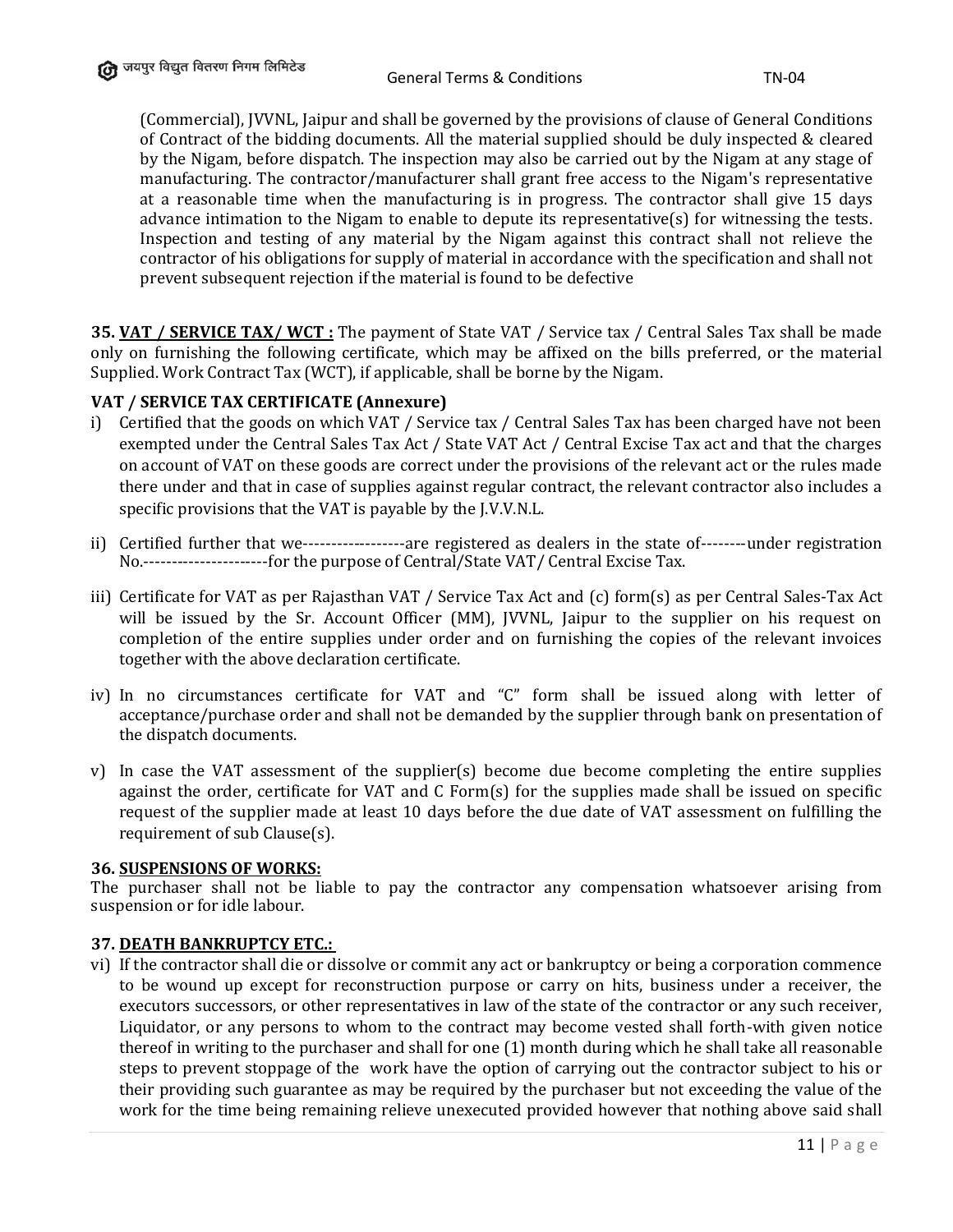be deemed to relieve the contractor or his successors of his or other their obligations under the contract under any circumstances. In the event of stoppage of the work the period of the option under this clause shall be seven (7) days only. Provided that, should the above option be not exercised, the contract may by terminated by the purchaser by notice in writing to the contractor and the same power and provisions reserved to the purchaser in clause 1.4 in the event of taking the work out of the contractor's hand's shall immediately become operative.

vii) Change of name of the tenderer/supplier at any stage after tendering, the purchaser shall deal with the contractor only in the name and at the address under which he has submitted the tender. All the liabilities/responsibilities for due execution of the contract and if in circumstances he shall be relieved of any obligation under the contract. The purchaser may, however at his description deal with Agents/Representatives/Distributors/ Manufacturers/Associates Principals/ Sister Concerns and such dealing shall not absolve the supplier(s) from his responsibilities/obligations/liabilities so the purchaser under the contract. Any change/alteration of name/constitution/organization of the supplier shall be duly notified to the purchaser, and the purchaser reserves the right to determine, the contract, in case of any such notification in the event of such determination the purchaser may affect the purchase of the material not supplied from elsewhere at the risk and cost of the tenderer/supplier.

### **38. GUARANTEE and REPLACEMENT OF DEFECTIVE/DAMAGED MATERIALS**:

#### **GUARANTEE:**

This contract is on service model hence the entire metering system should be guaranteed for satisfactory operation and good workmanship for specified Contract Period.

However, the equipments supplied should be guaranteed for their performance for a minimum period of five years from the date of commissioning or five and half years from the date of receipt in stores whichever date is earlier. The equipment found defective within the above guarantee period shall be repaired/replaced by the supplier free of cost within one month of receipt of intimation.

#### **REPLACEMENT OF DEFECTIVE/DAMAGED MATERIALS**

Notwithstanding anything contained in the above liquidated damages clause when the whole or part of the materials are found to be defective/damaged or are not in conformity with the specification or sample, such defects or damages in the materials supplied shall be rectified within 120 working hours from the time of intimation of defect/damage either at the point of destination or at the supplier's works, at the cost of supplier, against proper security and acknowledgement. In the alternative, the defective or damaged materials shall be replaced free of cost within 120 working hours from the date of receipt of the intimation from the purchaser of such defects or damages. If the defects or damages are not rectified or replaced within this period, the supplier shall pay a sum towards liquidated damages as per liquidated damages clause given above, for the delay in rectification/replacement of the defects or damages

However, if meter is not working at field, bidder shall report to concern sub-division Officials to take necessary corrective action.

#### **39. FAILURE TO EXECUTE THE CONTRACT**:

Suppliers failing to execute the order placed on them to the satisfaction of JVVNL under terms and conditions set forth therein, will be liable to make good the loss sustained by the Nigam, consequent to the